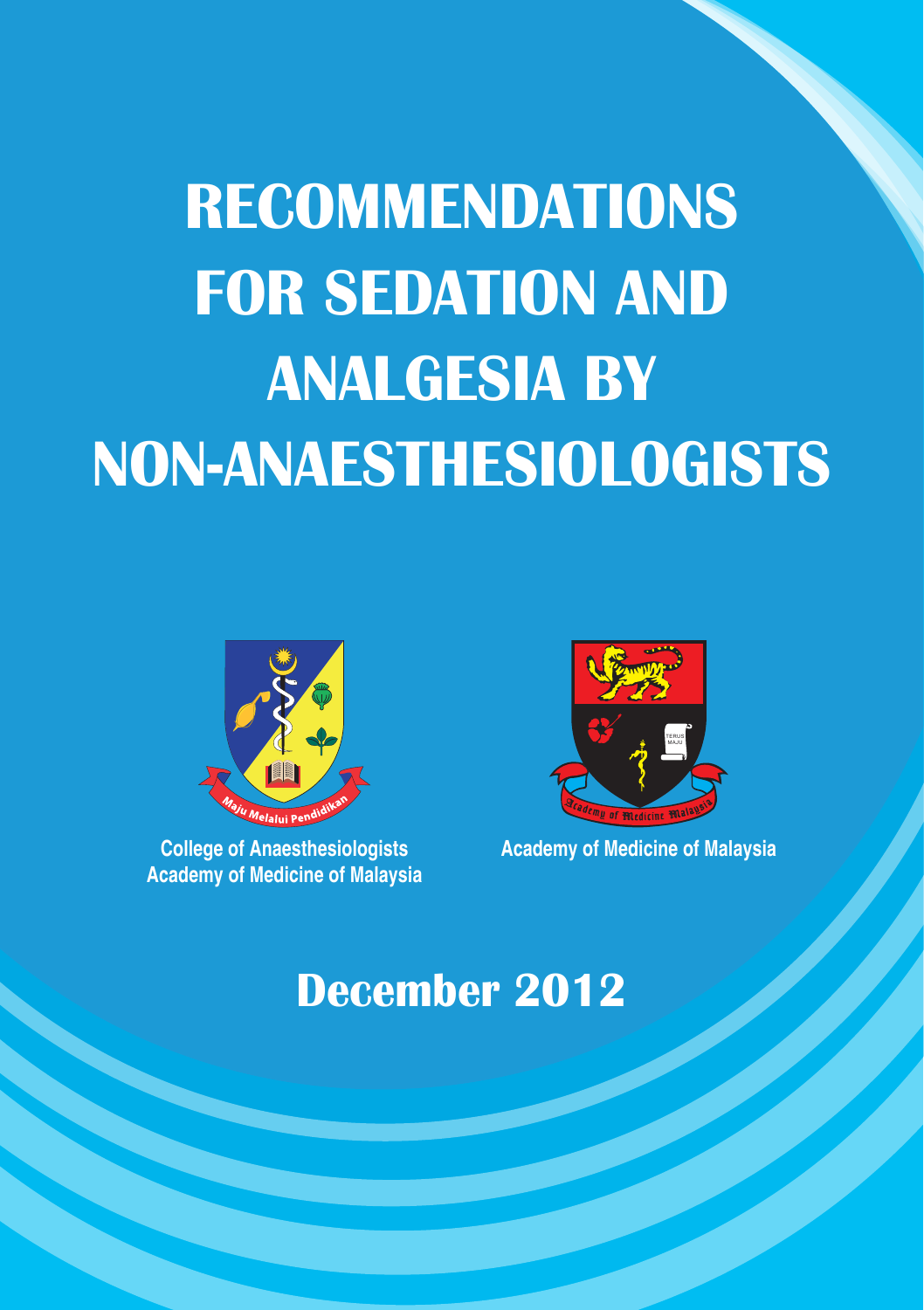#### **With the participation of:**



College of Dental Specialists Academy of Medicine of Malaysia



College of Physicians Academy of Medicine of Malaysia

College of Emergency Physicians Academy of Medicine of Malaysia



College of Radiology Academy of Medicine of Malaysia



College of Obstetricians & Gynaecologists Academy of Medicine of Malaysia



Malaysian Society of Gastroenterology & Hepatology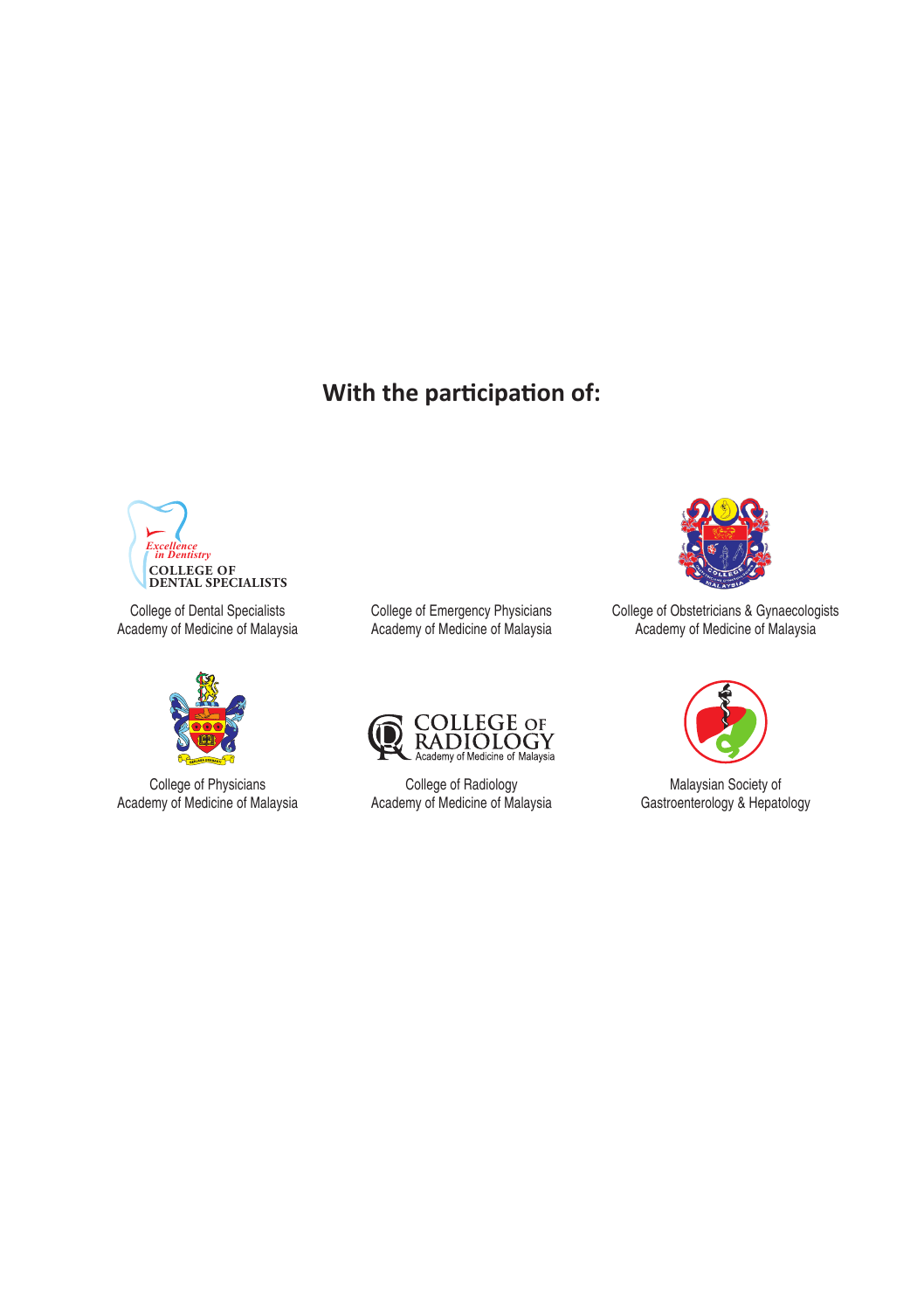### **CONTENTS**

| Committee                                                                                                                                                                                                                                    | $\overline{2}$ |
|----------------------------------------------------------------------------------------------------------------------------------------------------------------------------------------------------------------------------------------------|----------------|
| Preface                                                                                                                                                                                                                                      | 3              |
| Foreword from the Master of the Academy of Medicine of Malaysia                                                                                                                                                                              | 4              |
| Message from the President of the College of Anaesthesiologists<br><b>Academy of Medicine of Malaysia</b>                                                                                                                                    | 5              |
| <b>Introduction</b>                                                                                                                                                                                                                          | 6              |
| <b>Definition</b>                                                                                                                                                                                                                            | 7              |
| <b>Clinical Management</b><br><b>General Principles</b><br><b>Pre-procedure Preparation</b><br><b>Administration of the Sedation</b><br><b>Patient Support and Monitoring</b><br><b>Documentation</b><br><b>Recovery</b><br><b>Discharge</b> | 8              |
| <b>Facilities and Equipment</b>                                                                                                                                                                                                              | 13             |
| <b>References</b>                                                                                                                                                                                                                            | 14             |
| <b>Appendices</b>                                                                                                                                                                                                                            | 15             |

#### **Disclaimer**

*This document is meant as a guide only and the authors and publisher are not responsible for any negative consequences arising from its use.*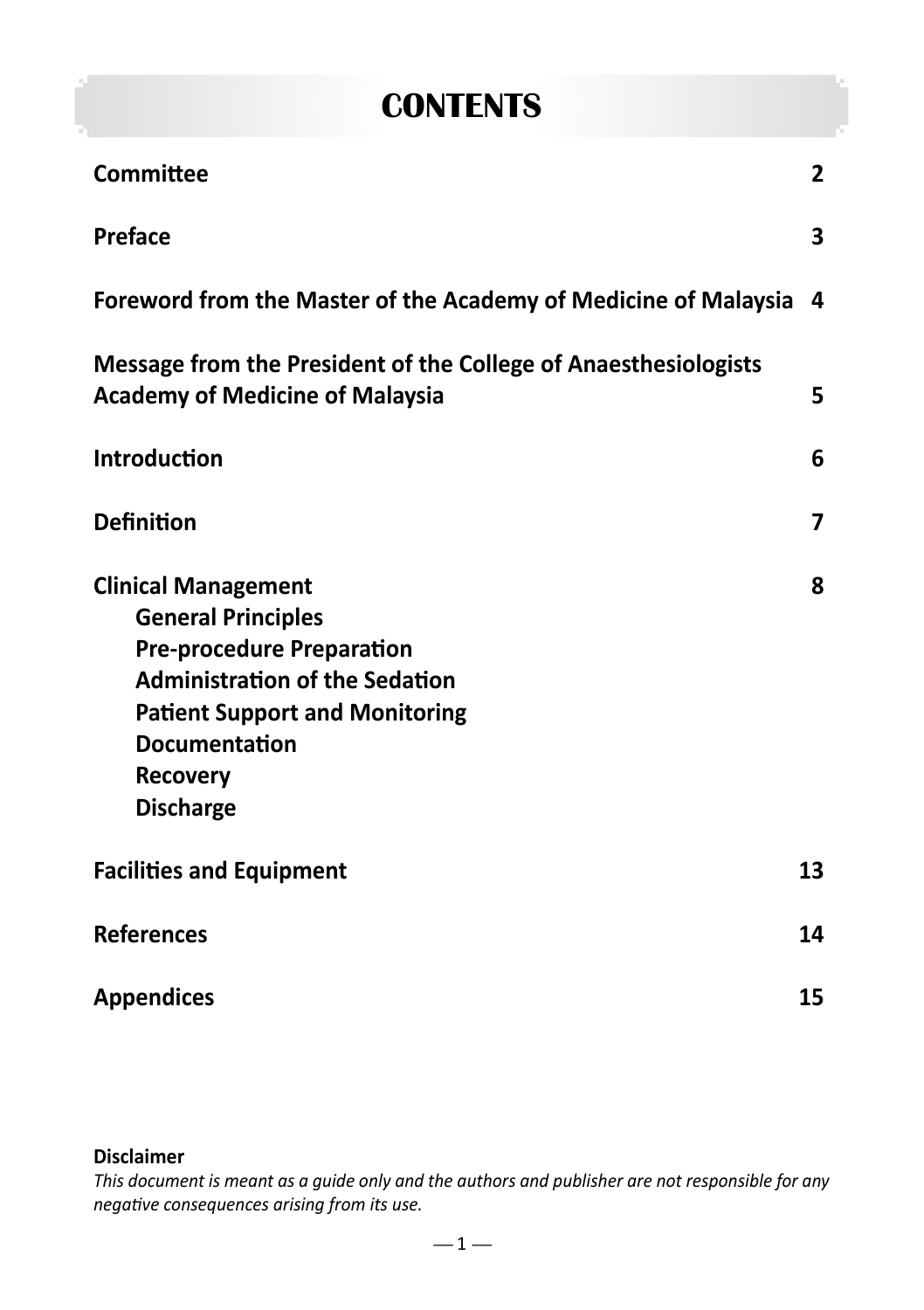# **COMMITTEE**

**Dr Lilian Oh Lai Lin** College of Anaesthesiologists

**Dr Mary Suma Cardosa** College of Anaesthesiologists

**Professor Dr Lian Chin Boon** College of Dental Specialists

**Dr Noraini Nun Nahar Yunus** College of Dental Specialists

**Dr Wong Foot Meow** College of Dental Specialists

**Dr Alzamani Mohd Idrose** College of Emergency Physicians

**Associate Professor Dr Ismail Mohd Saiboon** College of Emergency Physicians

**Dato' Dr Ravindran Jegasothy** College of Obstetricians & Gynaecologists

**Dr Goh Kim Yen** College of Physicians

**Dr Tengku Saifudin Tengku Ismail** College of Physicians

**Dr Alex Tang** College of Radiology

**Dr Ramesh Gurunathan** Malaysian Society of Gastroenterology & Hepatology

**Dr Jason Chin** Malaysian Society of Gastroenterology & Hepatology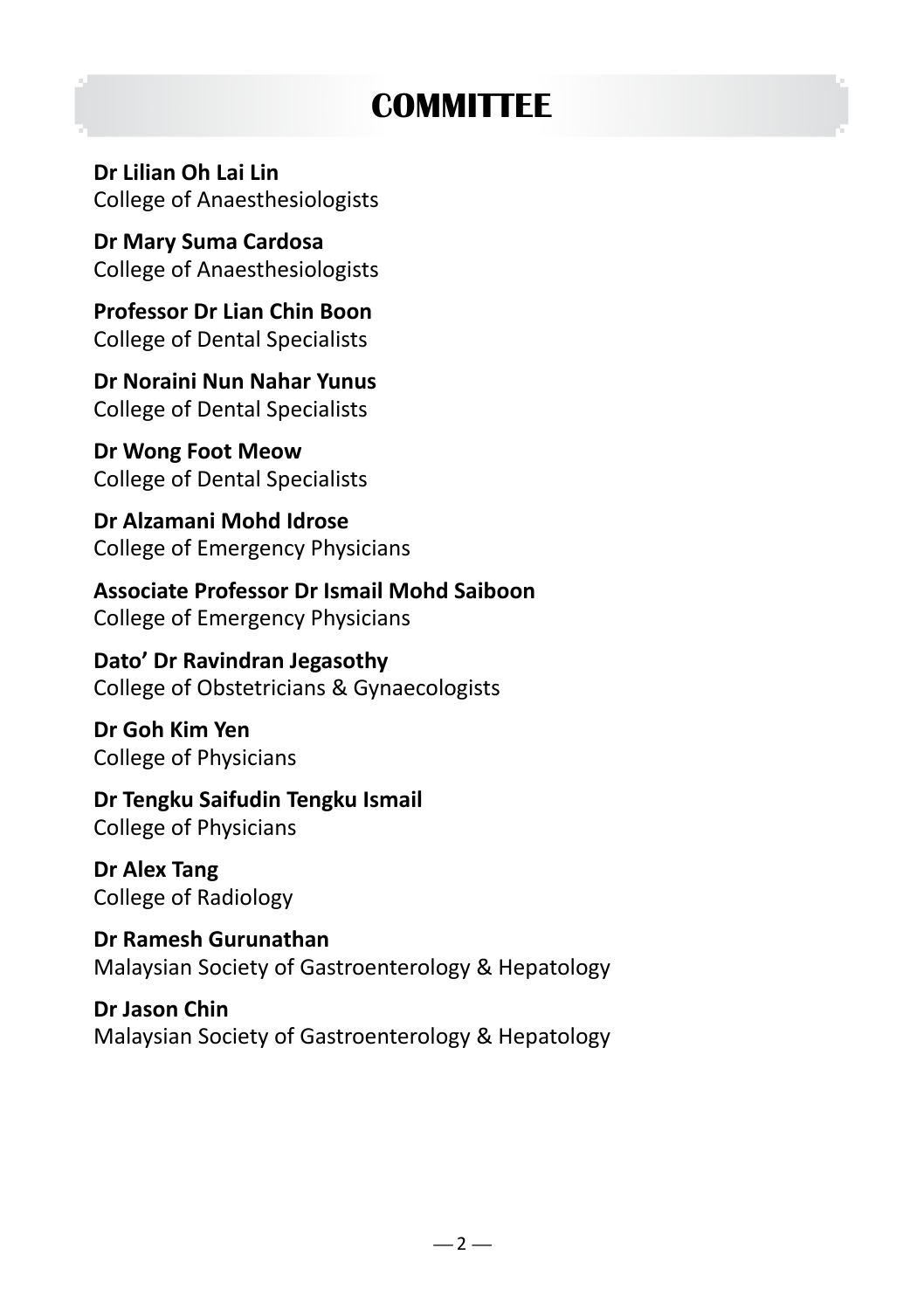### **PREFACE**

These recommendations apply to the administration of sedation and analgesia to adult patients by non-anaesthesiologists, whether in the operating theatre or in other locations. The aim of the recommendations is to ensure patient safety and to reduce morbidity and mortality associated with unsafe practices.

These recommendations were initiated by the College of Anaesthesiologists and are the outcome of several meetings and discussions with the committee members listed in this document, representing the Colleges of Dental Specialists, Emergency Physicians, Obstetricians and Gynaecologists, Physicians and Radiologists of the Academy of Medicine of Malaysia and the Malaysian Society of Gastroenterology and Hepatology.

Before finalizing the recommendations, the document was reviewed by Council members of the College of Anaesthesiologists; in addition, committee members from other Colleges obtained feedback from members of their respective Colleges.

The recommendations will be reviewed periodically depending on practices and technological advances.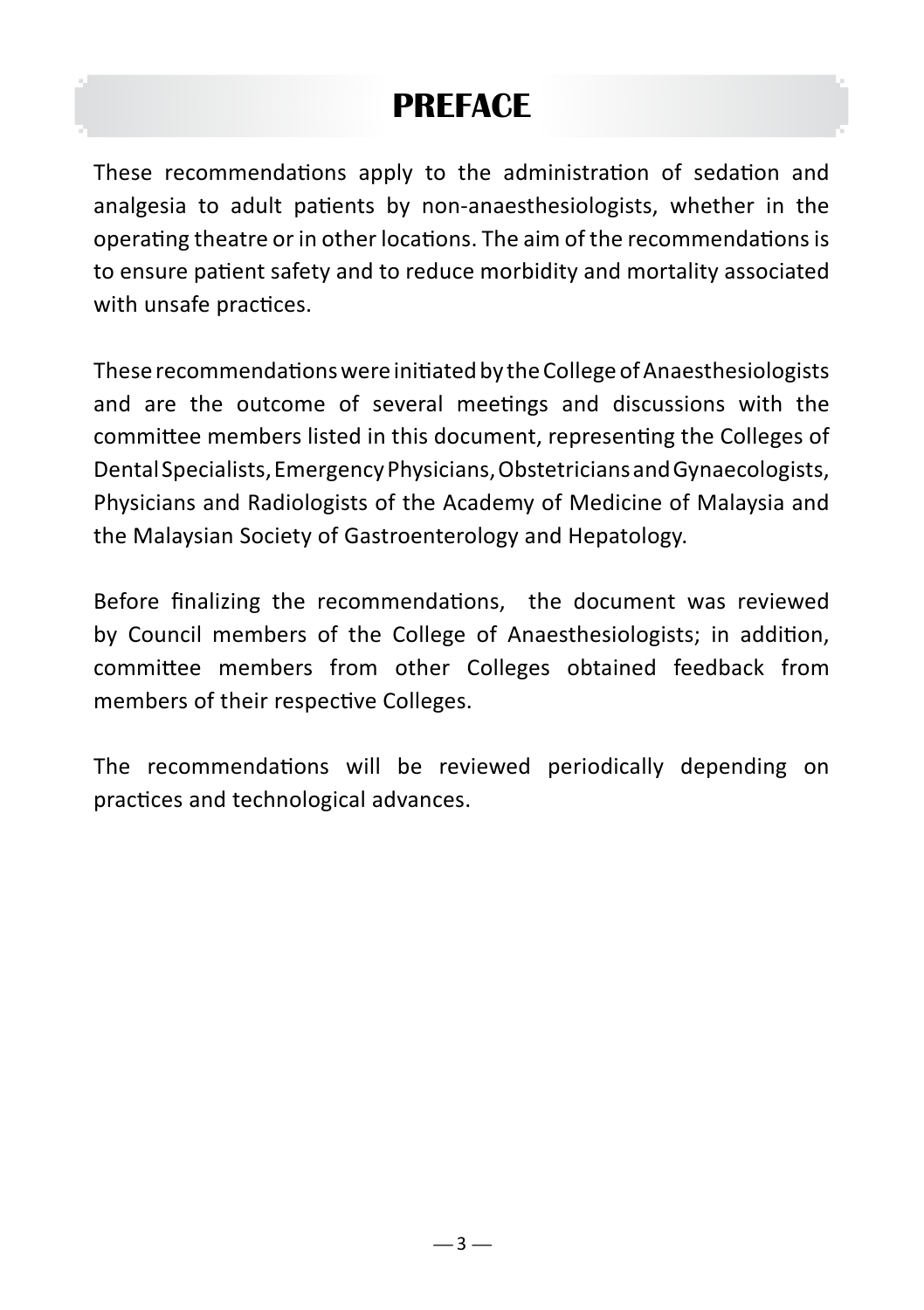# **FOREWORD FROM THE MASTER OF THE ACADEMY OF MEDICINE OF MALAYSIA**

First and foremost, I would like to congratulate the College of Anaesthesiologists, Academy of Medicine of Malaysia, for working with all relevant disciplines in coming out with the recommendations for sedation and analgesia for diagnostic, interventional and minor surgical procedures. The main objective of this document is to ensure patient safety and reduce morbidity and mortality.

Sedation to reduce patient discomfort during certain procedures is not to be taken lightly, as any medication which depresses the central nervous system can be potentially dangerous if the patient is not properly monitored for respiratory and cardiovascular system depression. An understanding of dose-effect relationship is also crucial.

This document serves as a useful guide for all doctors carrying out such procedures whether they be doctors-in-training or specialists.

**Dr Chang Keng Wee** Master Academy of Medicine of Malaysia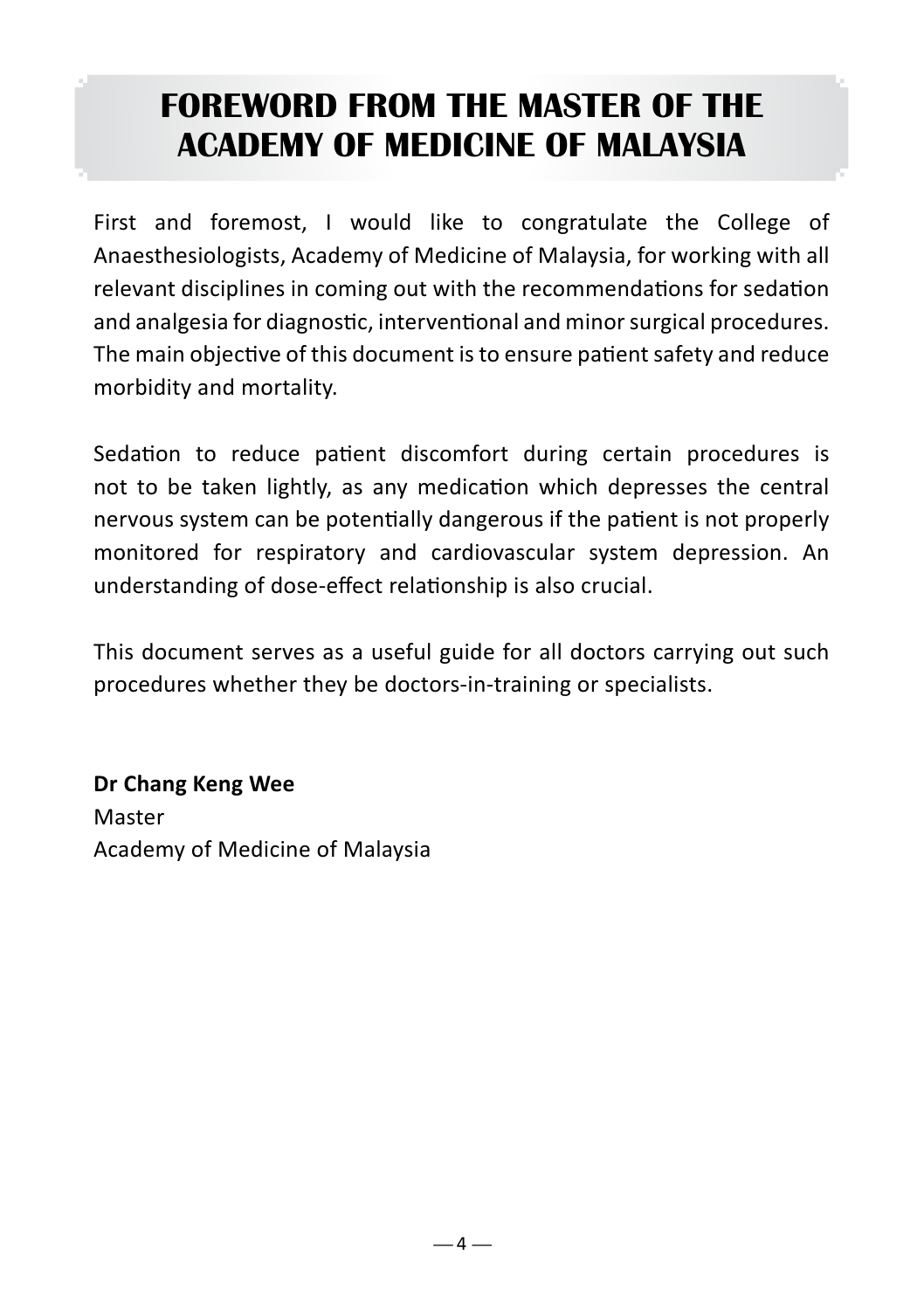### **MESSAGE FROM THE PRESIDENT OF THE COLLEGE OF ANAESTHESIOLOGISTS ACADEMY OF MEDICINE OF MALAYSIA**

There is now a widespread practice of administering sedation and analgesia for various diagnostic, interventional and minor surgical procedures by the non-anaesthesia disciplines. We need to ensure that the safety of patients is maintained with accepted standards of care.

I am proud that the College of Anaesthesiologists, Academy of Medicine of Malaysia, initiated these recommendations and I must congratulate the participating disciplines for working together as a team, giving due consideration to the potential risks involved. This document provides a safety guide and outlines the recommended preparation before, during and after such procedures. We are confident it will assist all medical and dental practitioners to be more aware and prepared in the management of such patients.

#### **Assoc Prof Datin Dr Norsidah Abdul Manap**

President College of Anaesthesiologists Academy of Medicine of Malaysia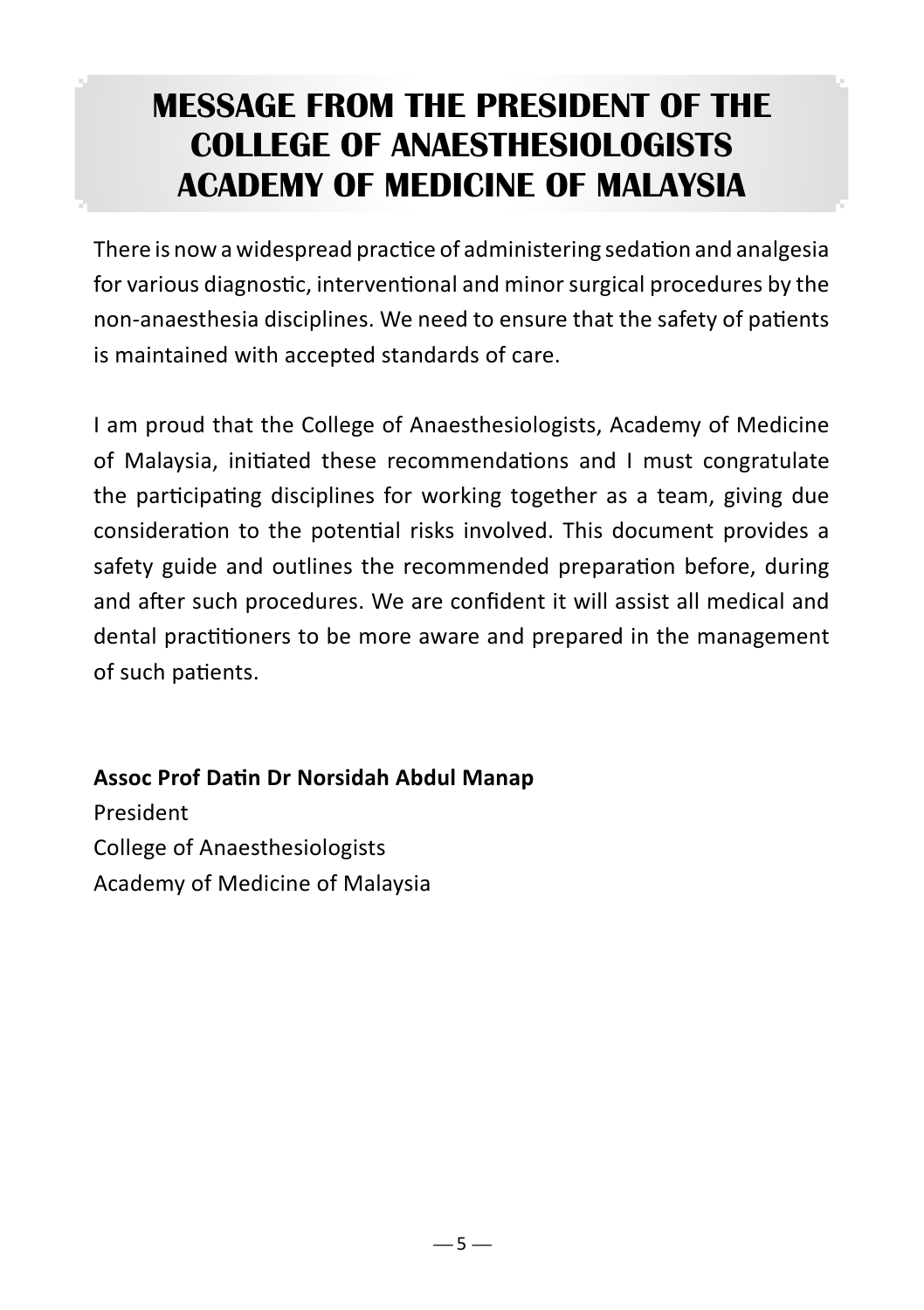# **INTRODUCTION**

Sedation for diagnostic or interventional procedures or minor surgical procedures involves administration of drugs by any route or technique which results in depression of the central nervous system. The objective of sedation is to reduce the discomfort of the patient and to facilitate the performance of the procedure. However, even minor procedures can carry major risks and there have been cases of morbidity and mortality occurring in such patients.

The technique of sedation carries risks because:

- 1. The patient's protective reflexes are obtunded and airway obstruction and/or aspiration may occur.
- 2. Depression of respiration may occur, leading to hypoxia.
- 3. Depression of the cardiovascular system may occur, leading to hypotension, bradycardia and cardiac arrest.

In addition to this, the risk of complications from sedation for endoscopic procedures is also increased by

- 1. The wide variety of drugs with potential adverse effects, especially in combination, which may be administered to the patient.
- 2. The possibility of excessive amounts of these drugs being used to compensate for inadequate local analgesia.
- 3. The difficulty in predicting the response of individual patients to the administered drug, especially in elderly patients and those with comorbidities.
- 4. The widely differing standards of monitoring equipment and staffing at different locations.
- 5. The wide variety of procedures performed under sedation.

It is important to understand the variability of effects which may occur with sedative drugs and that over-sedation or airway obstruction may occur **at any time**. Patient cooperation with maintenance of verbal communication should be the endpoints for procedural sedation.

These recommendations are meant to be a guide on the administration of sedation and analgesia to adult patients by non-anaesthesiologists, whether in the operating theatre or in other locations, in order to ensure patient safety and to reduce morbidity and mortality.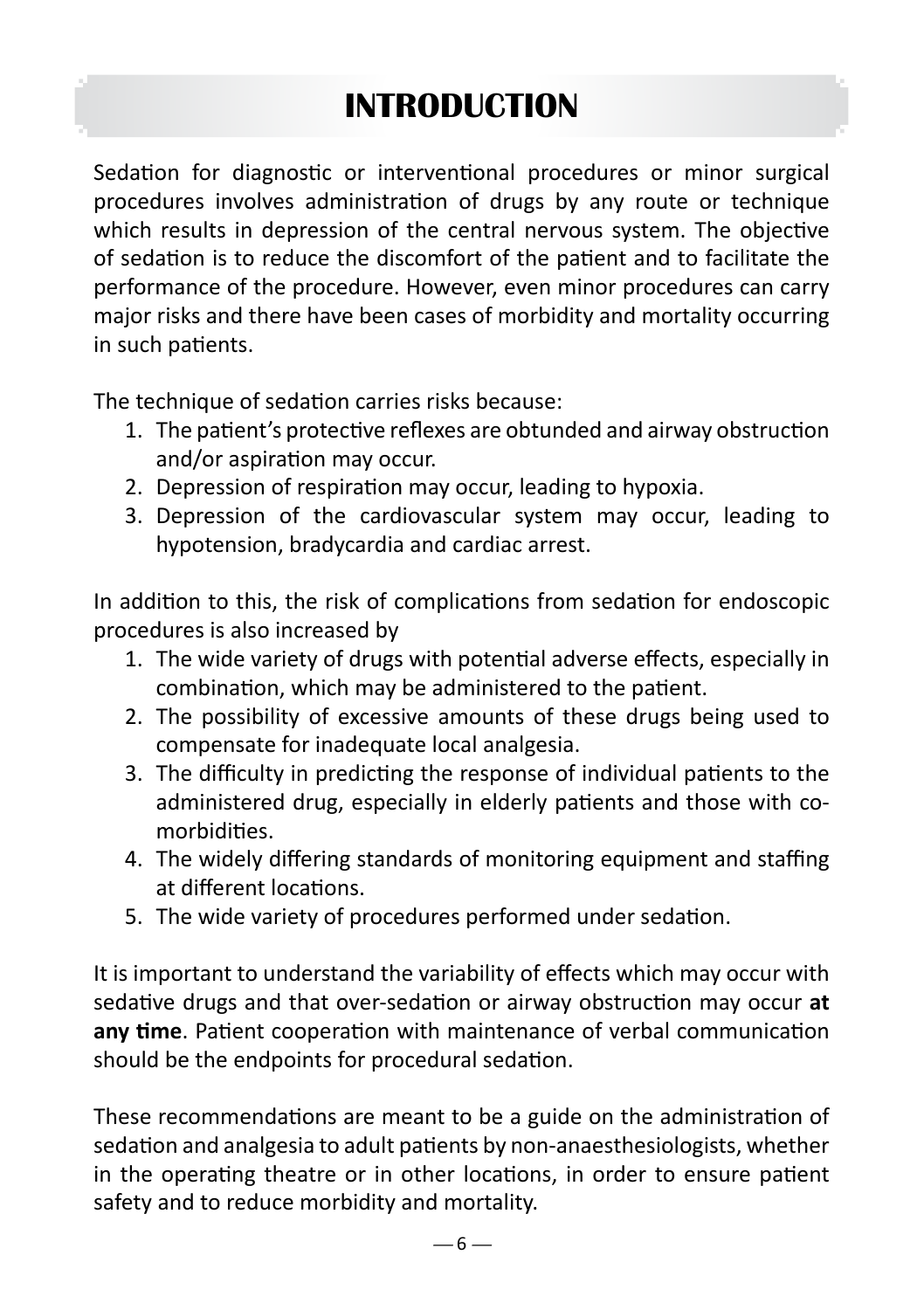# **DEFINITION**

Sedation is the depression of the central nervous system and/or reflexes by the administration of drugs by any route without loss of consciousness, so that painful and/or uncomfortable procedures can be carried out.

| Table 1. Continuum of Depth of Sedation $1$ |  |  |  |  |
|---------------------------------------------|--|--|--|--|
|---------------------------------------------|--|--|--|--|

|                                   | <b>Minimal</b><br><b>Sedation</b><br>(Anxiolysis) | Moderate<br>Sedation/Analgesia<br>(Conscious<br>Sedation)  | Deep Sedation/<br>Analgesia                                        | General<br>Anaesthesia                             |
|-----------------------------------|---------------------------------------------------|------------------------------------------------------------|--------------------------------------------------------------------|----------------------------------------------------|
| <b>Responsiveness</b>             | Normal<br>response<br>to verbal<br>stimulation    | Purposeful response<br>to verbal or tactile<br>stimulation | Purposeful<br>response after<br>repeated or<br>painful stimulation | Unarousable<br>even with<br>painful<br>stimulation |
| Airway                            | Unaffected                                        | No intervention<br>required                                | Intervention may<br>be required                                    | Intervention<br>often required                     |
| <b>Spontaneous</b><br>ventilation | Unaffected                                        | Adequate                                                   | May be<br>inadequate                                               | Frequently<br>inadequate                           |
| Cardiovascular<br>function        | Unaffected                                        | Usually maintained                                         | Usually<br>maintained                                              | May be impaired                                    |

When performed by non-anaesthesiologists, the level of sedation should be kept at minimal to moderate. Deep sedation should be avoided unless an anaesthesiologist or a physician with expertise in airway management is present throughout the procedure.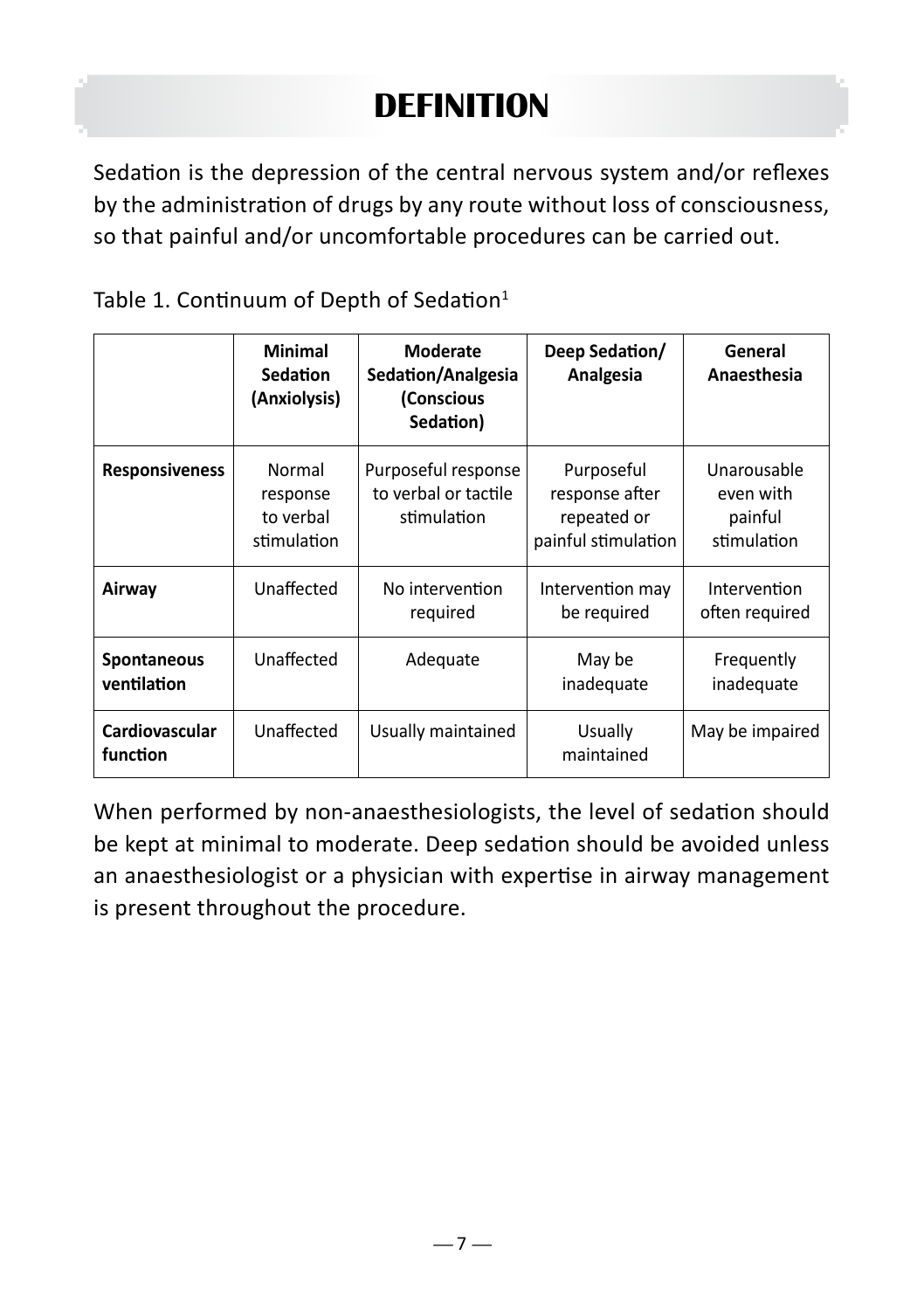# **CLINICAL MANAGEMENT**

#### **GENERAL PRINCIPLES**

- 1. A registered medical practitioner (RMP) or registered dental practitioner (RDP) must be trained to carry out procedural sedation.
- 2. All patients planned for procedural sedation must be adequately prepared and given appropriate information.
- 3. All patients undergoing sedation must be monitored by a trained medical staff throughout the procedure.
- 4. Post-procedure monitoring must be carried out until patients have fully recovered from the sedation.
- 5. Appropriate instructions must be given to patients upon discharge after undergoing procedural sedation.

#### **Summary of Steps in the Administration of Procedural Sedation**

#### **Pre-procedure**

- 1. Selection of patient for procedure.
- 2. Patient assessment: Relevant history, physical examination and investigations.
- 3. Written instructions for patients on pre-procedural preparation (fasting, etc) and post-procedural care (including who to contact in an emergency) in various languages.
- 4. Consent.

#### **During the procedure**

- 1. IV access.
- 2. Monitoring pulse oximeter + NIBP, ECG, with appropriate documentation.
- 3. Oxygen via appropriate administration device. (e.g. nasal prongs, face mask)
- 4. Administration of sedation drugs by trained RMP/RDP.
- 5. Assistant to monitor patient throughout the procedure.

#### **Post-procedure**

- 1. Documentation of procedure, drugs used and vital signs.
- 2. Recovery to continue monitoring with pulse oximeter and NIBP.
- 3. Discharge, accompanied by responsible adult.
- 4. Repeat post-procedural instructions for home before discharge.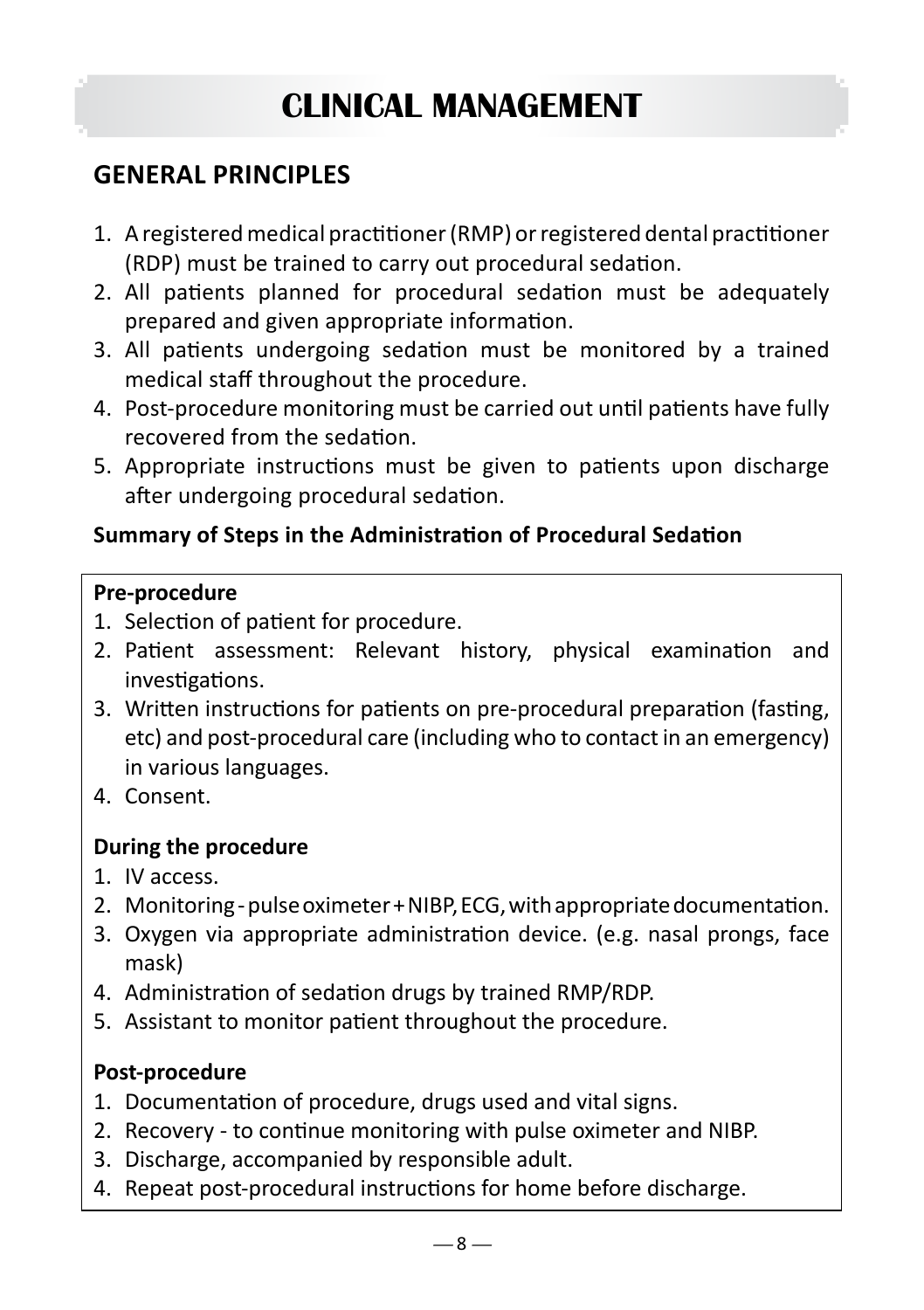#### **PRE-PROCEDURE PREPARATION**

#### **1. Assessment of the Patient**

All patients should be assessed properly before procedural sedation/ analgesia. This should include:

- a) Relevant medical history, including current problem, co-existing medical problems, past surgical history, history of past sedation and anaesthesia, allergies, current medications, fasting status, presence of false, damaged or loose teeth or other evidence of potential airway problems.
- b) Examination, including that relevant to the current problem, airway, respiratory and cardiovascular status, and other systems indicated by the history.
- c) Results of relevant investigations.

#### **2. Patients who may require an anaesthesiologist to administersedation**

Those patients at increased risk of airway, respiratory or cardiovascular compromise during the procedure may require an anaesthesiologist to care for the patient and administer the sedation. These include patients who:

- a) are elderly, in particular those with significant co-morbidities
- b) have significant cardiovascular, lung, renal or liver disease
- c) are morbidly obese
- d) have significant obstructive sleep apnoea
- e) are known or suspected difficult endotracheal intubation cases
- f) have acute gastrointestinal bleeding with cardiovascular compromise or shock
- g) are at risk of aspiration of stomach contents
- h) have had previous adverse events due to sedation, analgesia or anaesthesia
- i) have a history of substance abuse

The decision to call upon the assistance of an anaesthesiologist will be made by the RMP/RDP after consideration of the risks to the patient.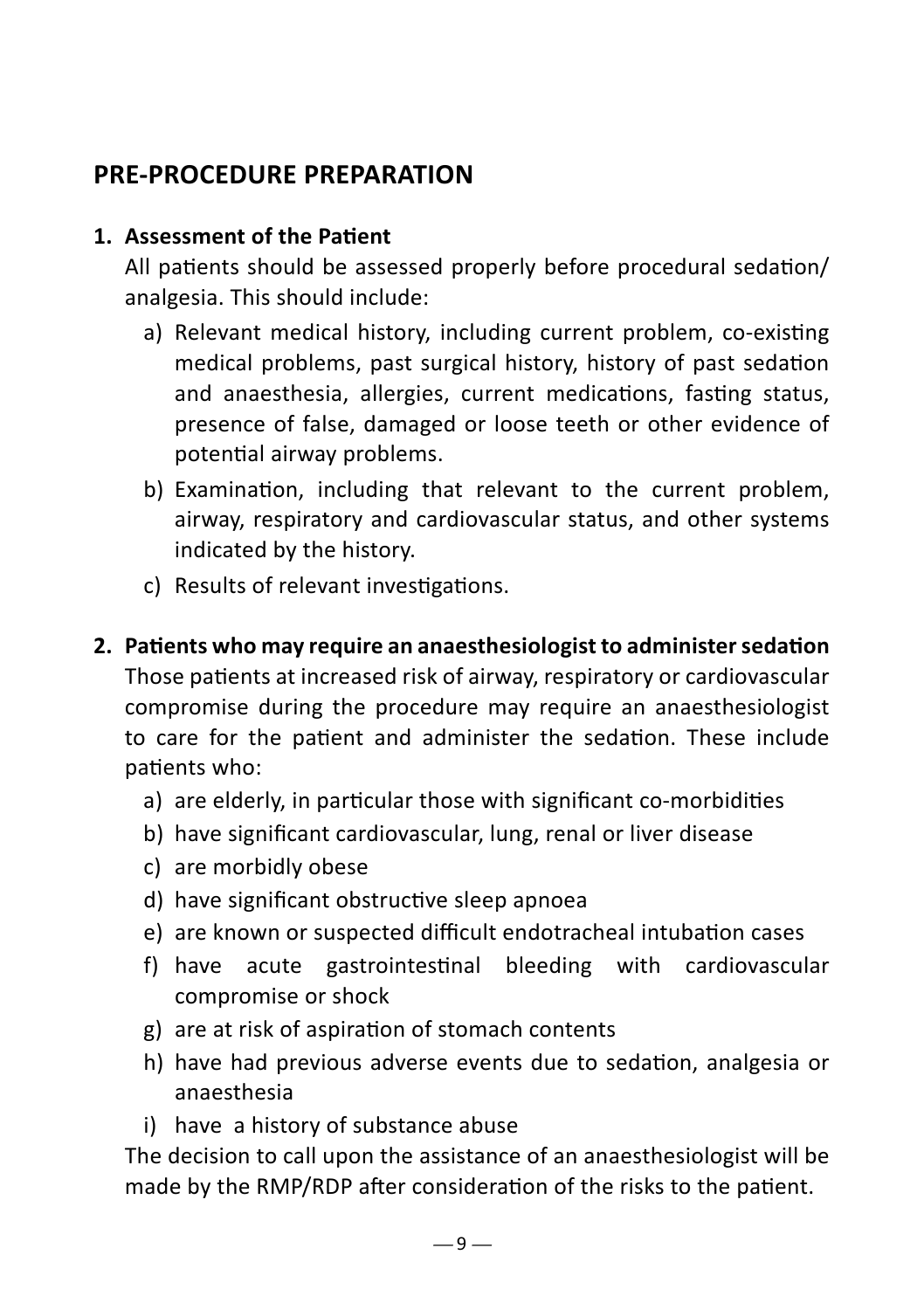#### **3. Preparation of the patient for the procedure and sedation**

- a) Adequate explanation of the procedure and sedation including risks.
- b) Written consent as appropriate.
- c) The procedure should preferably be performed during office hours when help is more readily available should the need arise.
- d) Adequate instructions for pre-procedural preparation (e.g. fasting) and post-procedural care (e.g. a responsible person to escort and care for the patient after discharge). Ideally, written instructions should be given (Appendix 1 and 2).

#### **ADMINISTRATION OF THE SEDATION**

- 1. The RMP/RDP administering the sedatives should:
	- a) be able to establish intravenous access prior to the procedure,
	- b) have knowledge of the actions of the drug(s) being administered, and be able to adjust dosages of the drugs, especially in those with underlying diseases and concurrent medication, and those with a history of chronic substance abuse,
	- c) monitor the patient's level of consciousness and cardiorespiratory status,
	- d) detect and manage any possible complications that may arise, including cardiopulmonary resuscitation.
- 2. The prescription of the sedatives is the responsibility of the RMP/RDP.
- 3. Intravenous anaesthetics such as propofol are to be used only by a RMP/RDP **trained in their use** because of the risk of unintentional loss of consciousness.
- 4. Sedative drugs should be carefully titrated to effect rather than using a fixed dosage. The use of antagonists to opioids and benzodiazepines should only be during an emergency situation, not as a routine administration at the end of the procedure.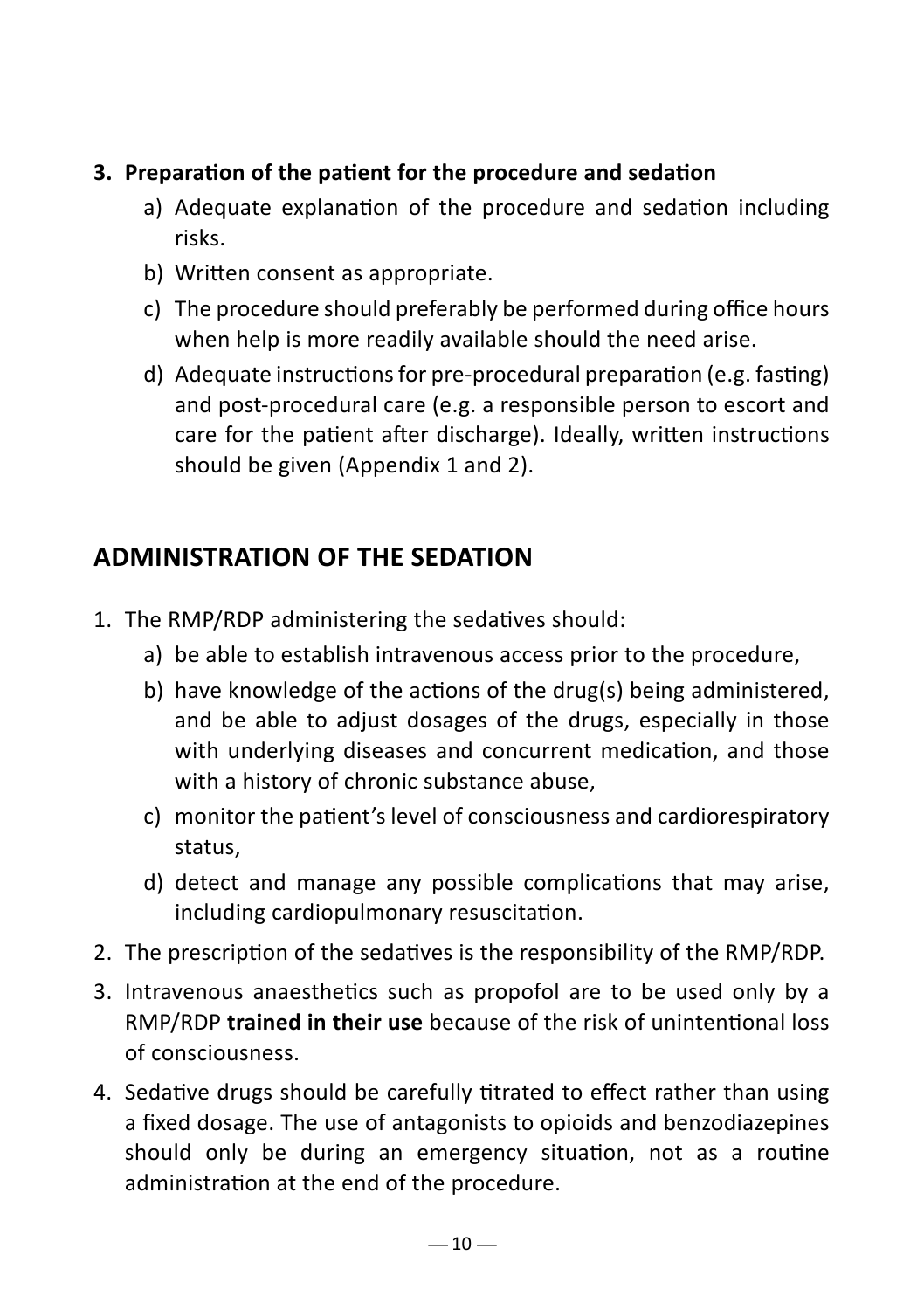#### **PATIENT SUPPORT AND MONITORING**

- 1. There must be **continuous** monitoring of **pulse rate** and **oxygen saturation** and regular monitoring of **depth of sedation** and **blood pressure** throughout the procedure. Depending on the clinical condition of the patient, monitoring of other parameters such as ECG may also be required.
- 2. An **appropriately trained** assistant to the RMP/RDP must be present to monitor the cardiorespiratory status of the patient and be able to immediately respond to the patient should the need arise. This person may, if appropriately trained, administer sedatives and/or analgesics under the direct supervision of the RMP/RDP.
- 3. The patient's oxygen saturation should be monitored continuously with a pulse oximeter, which should be set to alarm when the saturation falls below a preset limit.
- 4. Supplemental oxygen should be administered during the procedure, especially in patients undergoing airway or gastrointestinal endoscopies.
- 5. Loss of response to verbal commands or stimulation may indicate loss of airway reflexes, respiratory and/or cardiovascular depression, and sedation should be appropriately lightened.
- 6. If an adverse event (e.g. airway obstruction or cardiorespiratory insufficiency or allergic reaction to drugs) occurs at any time, **all staff** must devote their entire attention to immediately treating and monitoring the patient until recovery or until such time as another RMP/RDP becomes available to take responsibility for the patient's care.
- 7. The monitoring must be continued into the recovery phase.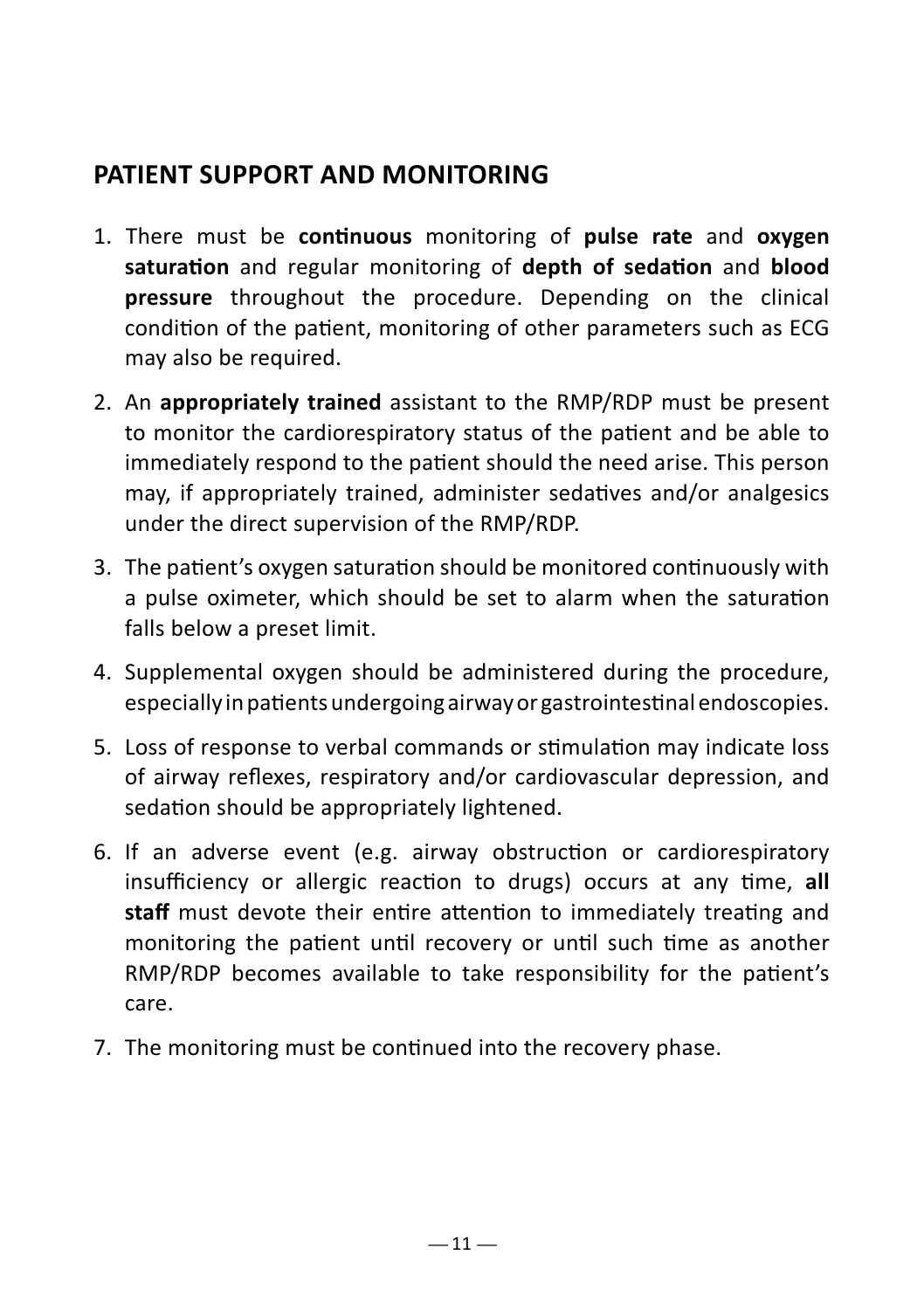#### **DOCUMENTATION**

- 1. Documentation of the following should be done for all procedures and must be kept as part of the patient's records.
	- a) names of staff involved in the procedure
	- b) history, examination and investigation findings
	- c) dosages of drugs and their timings
	- d) Vital signs: Pulse rate, oxygen saturation and blood pressure: pre, intra and post-procedure

#### **RECOVERY**

- 1. Recovery should be carried out under appropriate supervision in a properly equipped and staffed area for an adequate period of time.
- 2. Adequate staffing and facilities must be available for monitoring and treating patients who have had complications during or after the procedure.

#### **DISCHARGE**

- 1. Discharge of the patient should be authorised by the RMP/RDP who administered the drugs, or another appropriately qualified RMP/RDP.
- 2. The patient must be discharged into the care of a responsible adult, who may be given written instructions (Appendix 2).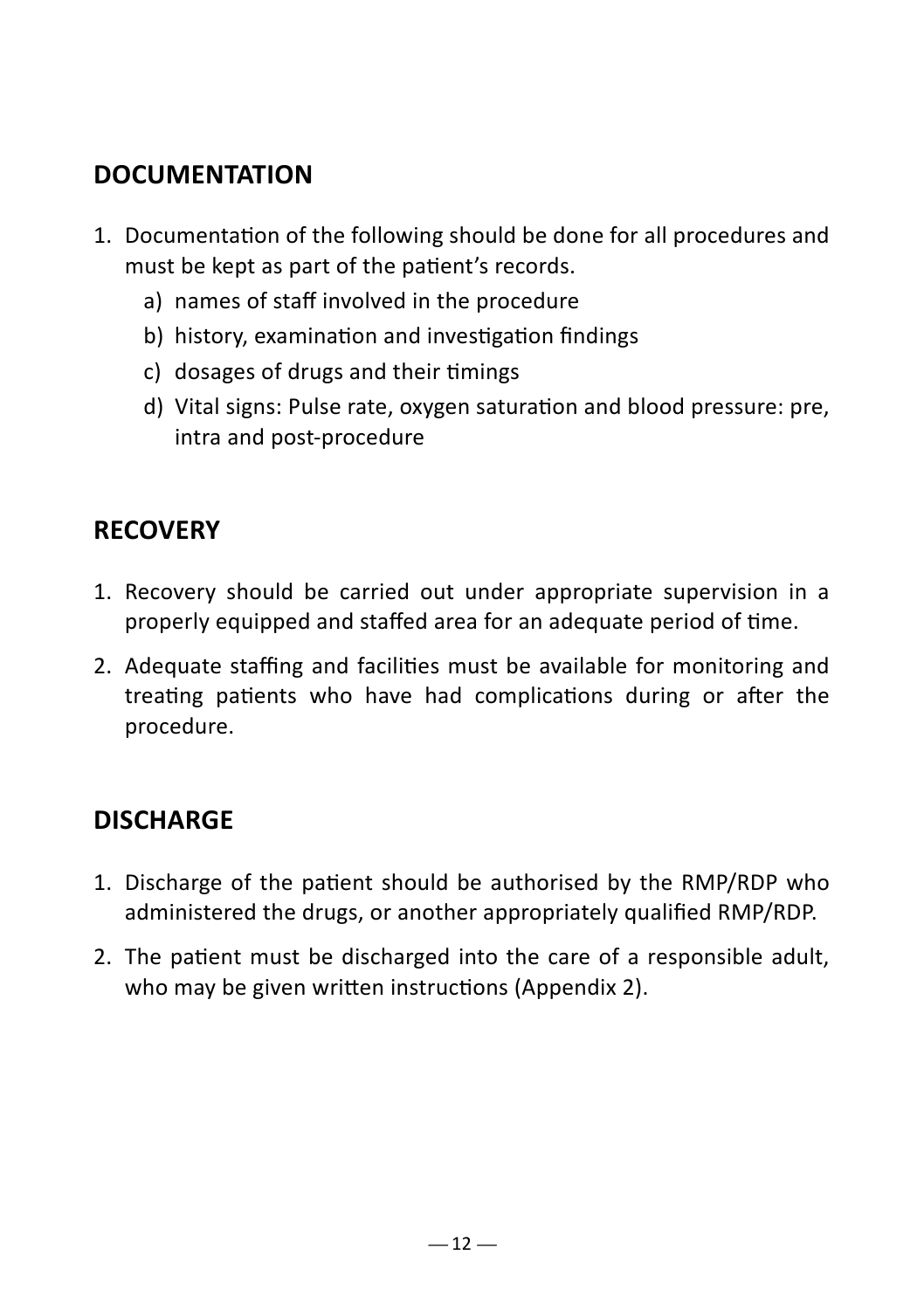# **FACILITIES AND EQUIPMENT**

The procedure must be performed in a facility that is adequate in size, and is equipped to deal with a cardiopulmonary emergency. This includes:

- a) an adequate sized room to perform resuscitation if this becomes necessary
- b) adequate lighting
- c) an operating table, trolley or chair which can be tilted head down (preferable but not mandatory)
- d) adequate suction apparatus of operating room standards
- e) a supply of oxygen and suitable devices for administration of oxygen to a spontaneously breathing patient
- f) a means of inflating the lungs with oxygen (e.g. a self-inflating bag and mask) and access to a range of equipment for advanced airway management (e.g. masks, oropharyngeal airways, endotracheal tubes, laryngoscopes, laryngeal mask airways)
- g) availability of resuscitation trolley with appropriate drugs and equipment for cardiopulmonary resuscitation (Appendix 3)
- h) a pulse oximeter
- i) a sphygmomanometer or other blood pressure monitoring device
- j) ready access to an ECG and a defibrillator
- k) a means of summoning emergency assistance

#### **Specialised Equipment for Inhalational Sedation**

When inhalational agents such as nitrous oxide are used to provide sedation, risks of chronic exposure should be considered. Special requirements for administration include the following:

- a) The patient breathing circuit must be of lightweight construction, with a reservoir bag for inspired gases and have low resistance to normal gas flows.
- b) The installation and maintenance of any piped gas system must be according to appropriate standards.
- c) There must be regular servicing of equipment and piped gases.
- d) There must be a non-return valve to prevent re-breathing.
- e) Appropriate scavenging system for expired gases is required.
- f) There must be the capacity to administer 100% oxygen.
- g) There must be a low gas flow alarm.
- h) When nitrous oxide is used there must be a minimum oxygen flow of 3 litres/min with a maximum combined flow of 10 litres/min, or, in calibrated machines, a minimum of 30% oxygen. The circuit must include an anti-hypoxic device which cuts off nitrous oxide flow if the oxygen supply fails and opens the system to allow the patient to breathe room air.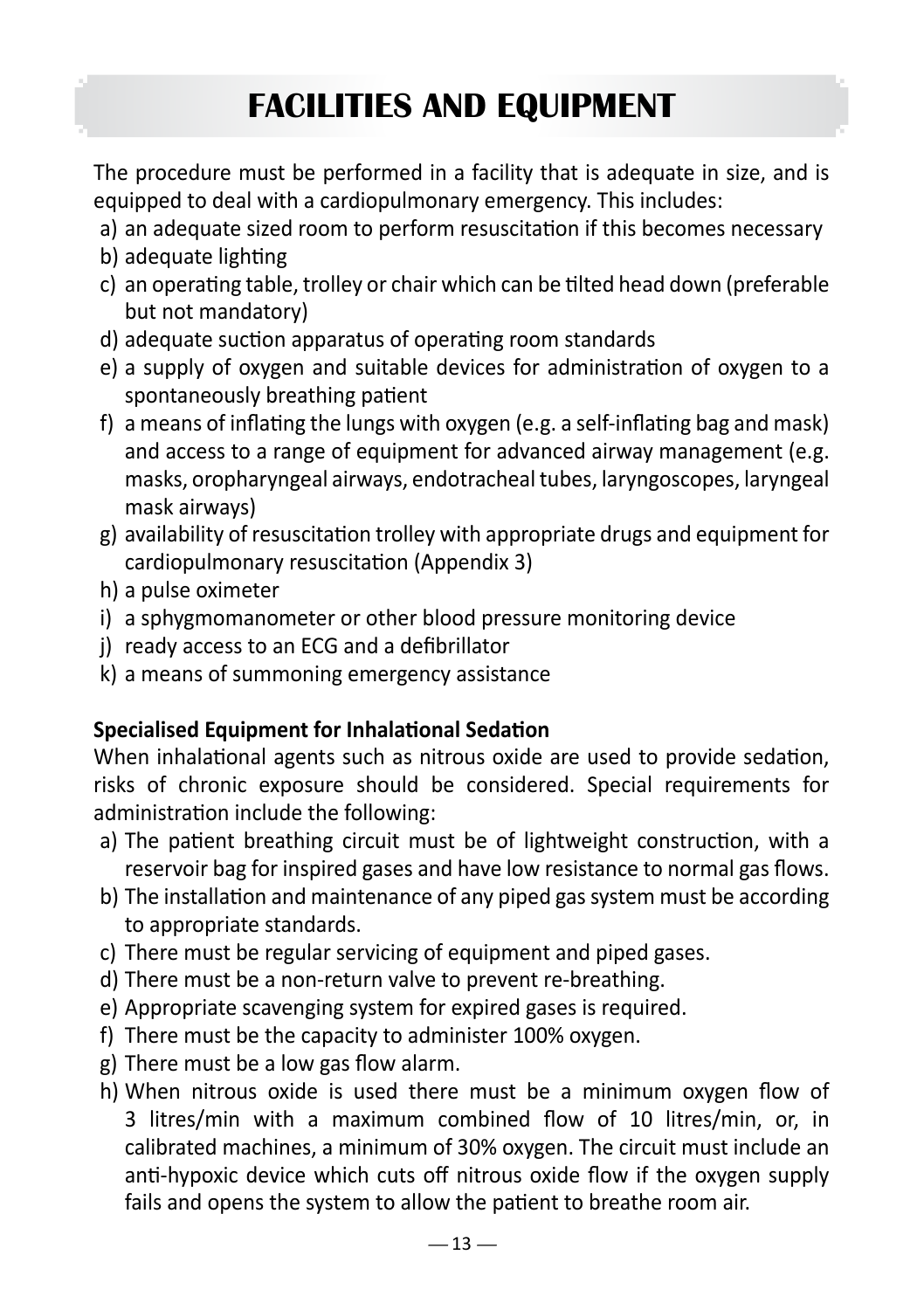# **REFERENCES**

- 1. American Society of Anesthesiologists Task Force on Sedation and Analgesia by Non-Anesthesiologists. Practice Guidelines for Sedation and Analgesia by Non-Anesthesiologists. *Anesthesiology* 2002;96(4):1004-17
- 2. PS9-ANZCA. Guidelines on Sedation and/or Analgesia for Diagnostic and Interventional Medical, Dental or Surgical Procedures. 2010. [http://www. anzca.edu.au/resources/professional-documents/ps9.html]
- 3. Academy of Medicine, Singapore. Guidelines on Safe Practice for Investigation and Intervention Procedures. Dec 2002.
- 4. The Hong Kong College of Anaesthesiologists. Guidelines for Safety in Sedation for Diagnostic and Minor Surgical Procedures. Reviewed Feb 2002.
- 5. College of Anaesthesiologists, Academy of Medicine Malaysia in collaboration with Malaysian Society of Anaesthesiologists. Guidelines on Pre-Operative Fasting. Revised 2008. [www.msa.net.my/index.cfm]
- 6. College of Anaesthesiologists, Academy of Medicine Malaysia in collaboration with Malaysian Society of Anaesthesiologists. Recommendations for Safety Standards and Monitoring During Anaesthesia and Recovery. Revised 2008. [www.msa.net.my/index.cfm]
- 7. U.K. Academy of Medical Royal Colleges and Their Faculties. Implementing and ensuring Safe Sedation Practice for healthcare procedure in adults. Report of an Intercollegiate Working Party chaired by the Royal College of Anaesthetists. [www.rcoa.ac.uk/docs/safesedationpractice.pdf]
- 8. Report on The Confidential Enquiries into Maternal Deaths in Malaysia 1992, Appendix II 'Guidelines on Sedation for Minor Procedures' pgs 146-149. Ministry of Health Malaysia, published 1994.
- 9. Managing Complications in Pregnancy and Childbirth: A guide for midwives and doctors. Integrated Management of Pregnancy and Childbirth, WHO 2000. Pgs C37 - C46.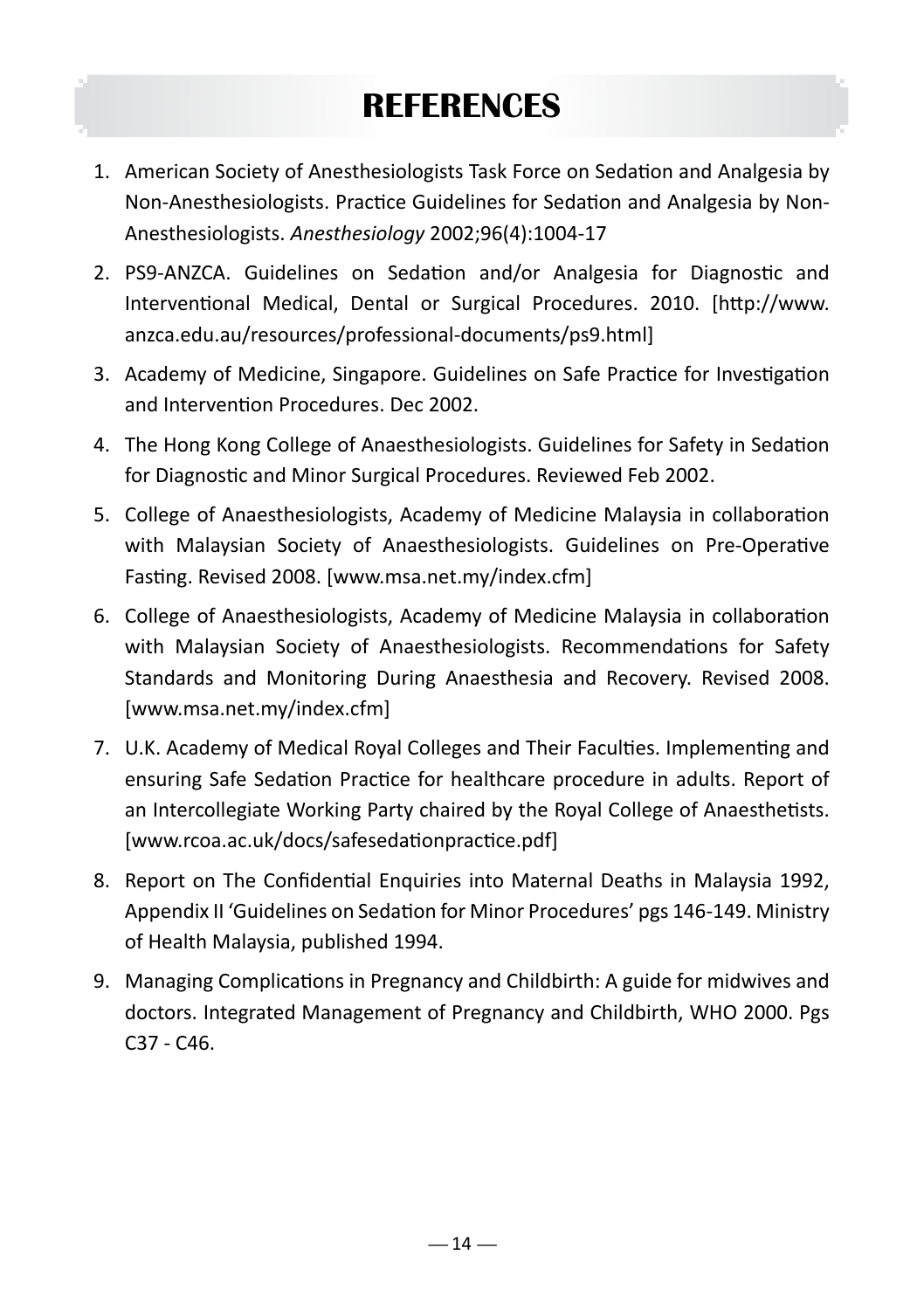# **Appendix 1**

#### **GUIDELINES FOR PRE-PROCEDURAL FASTING**

| Age             | <b>Substance Ingested</b>                                   | <b>Fasting Time</b>           |
|-----------------|-------------------------------------------------------------|-------------------------------|
| <b>Children</b> | Clear Fluids*<br><b>Breast Milk</b><br>Formula Milk, Solids | 2 hours<br>4 hours<br>6 hours |
| <b>Adults</b>   | Clear Fluids*<br>Milk, Solids                               | 2 hours<br>6 hours            |

\*Clear fluids include: water, glucose drink, cordial drinks, clear fruit juices.

Summary: 'the 2-4-6 rule'

- 2 hours clear fluids
- 4 hours breast milk
- 6 hours formula milk and solids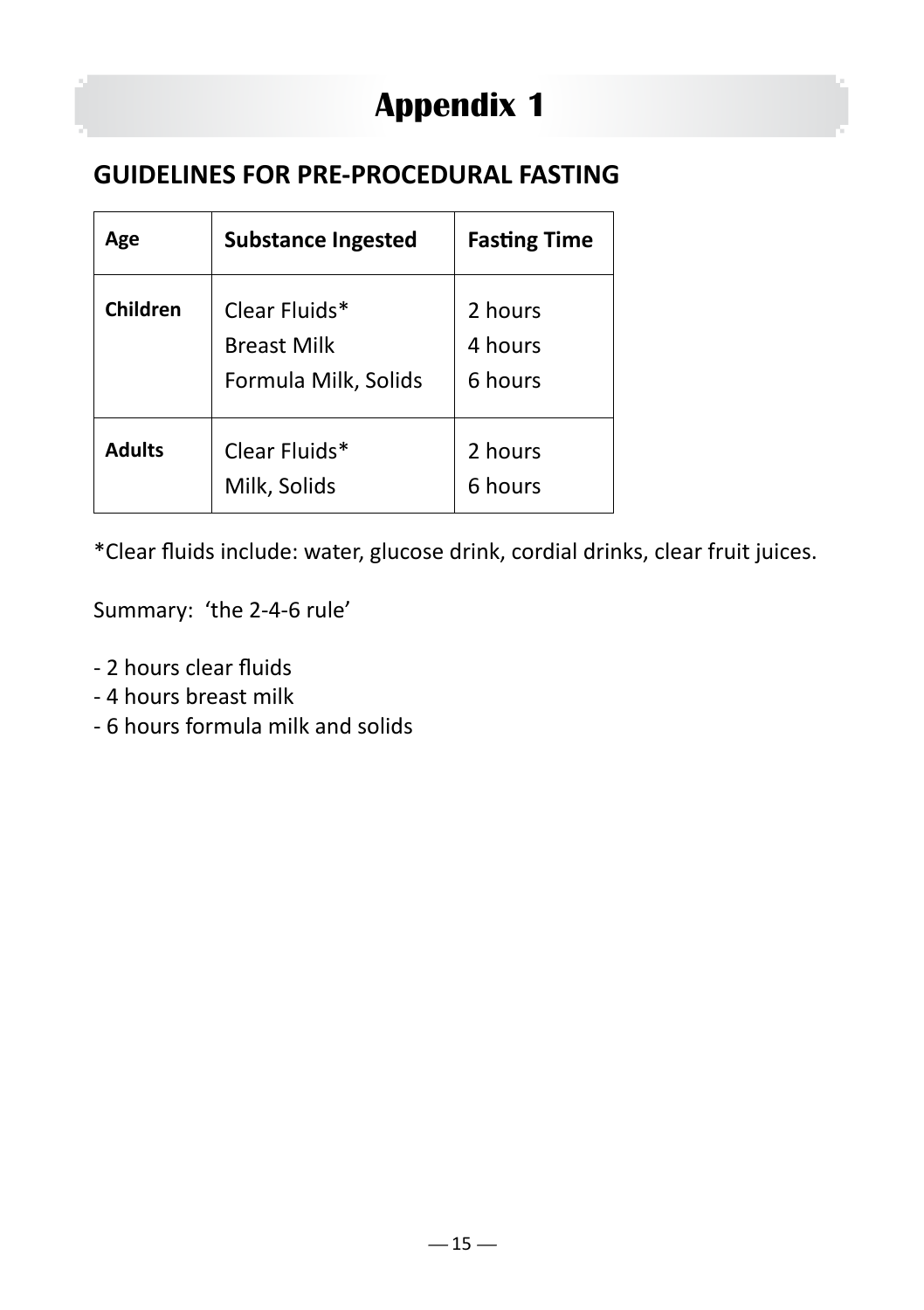#### **DISCHARGE INSTRUCTIONS**

- 1. You are advised to limit your travel time after discharge to less than 1 hour.
- 2. Transport home must be by private vehicle or taxi (not motorcycle).
- 3. A responsible person must stay with you until the next morning.
- 4. For the next 24 hours, you may not have fully recovered from the sedation. You are therefore advised NOT to:
	- drive a vehicle
	- operate machinery
	- drink alcohol
	- conduct business
	- sign legal documents
- 5. You are advised to go home and REST.
- 6. DIET Start with fluids, then to light foods, e.g. biscuits, as tolerated. After a few hours, you may progress to your normal diet if you do not feel nauseated or vomit.

#### *No. 7-8 For Doctors to fill:*

7. If you have any problems, e.g. excessive pain or bleeding, nausea and vomiting, please call:

| During office hours: |  |
|----------------------|--|
|----------------------|--|

After office hours: Contact No.: ........................................

8. Special Instructions and medications:

............................................................................................................... ............................................................................................................... ...............................................................................................................

I certify that I have read and understood the discharge instructions